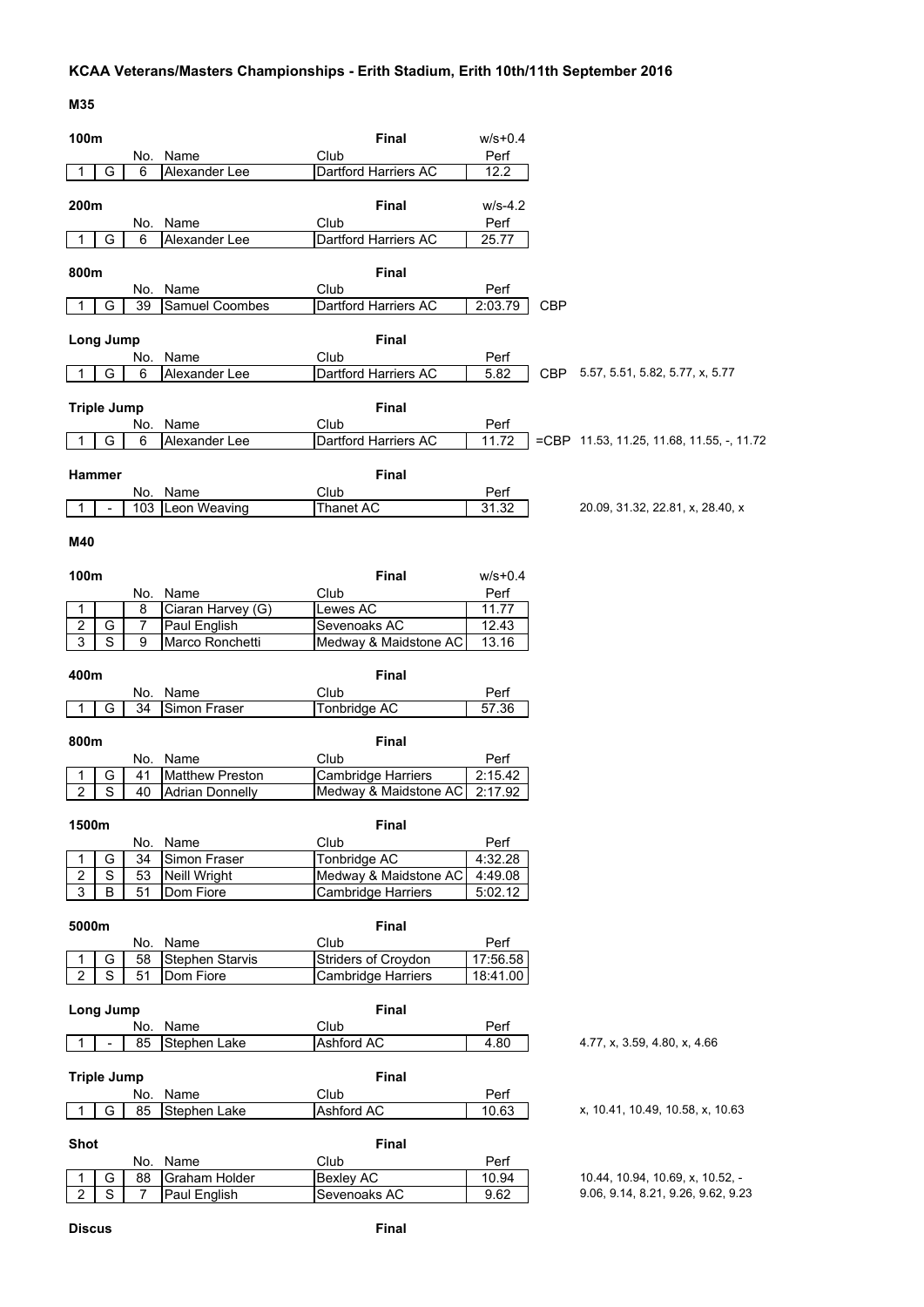|        | No. Name         | Club             | Perf  |
|--------|------------------|------------------|-------|
|        | 88 Graham Holder | <b>Bexley AC</b> | 33.30 |
| Hammer |                  | Final            |       |
|        | No. Name         | Club             | Perf  |

1 G 88 Graham Holder Bexley AC 48.91 47.12, x, x, x, 46.91, 48.91

### **M50**

| 100m |   |     |                       | Final                     | $w/s-0.2$ |
|------|---|-----|-----------------------|---------------------------|-----------|
|      |   | No. | Name                  | Club                      | Perf      |
|      | G | 13  | David Kemp            | Dartford Harriers AC      | 12.65     |
| 2    | S | 15  | Wole Odele            | <b>Cambridge Harriers</b> | 12.74     |
| 3    | В | 16  | <b>Stanley Thomas</b> | <b>Cambridge Harriers</b> | 13.04     |
| 4    |   | 12  | Uason Cannon          | Tonbridge AC              | 13.87     |
| 5    |   | 10  | <b>Carl Beech</b>     | Swale Combined AC         | 14.46     |
| 6    |   | 11  | <b>Nigel Brooks</b>   | Tonbridge AC              | 15.04     |

| 200 <sub>m</sub> |   |    |                          | Final                | $w/s - 4.2$ |
|------------------|---|----|--------------------------|----------------------|-------------|
|                  |   |    | No. Name                 | Club                 | Perf        |
|                  |   | 13 | David Kemp               | Dartford Harriers AC | 26.59       |
| ົ                | S | 16 | <b>Stanley Thomas</b>    | Cambridge Harriers   | 27.57       |
| 3                | B |    | <b>Richard Christian</b> | Tonbridge AC         | 27.95       |

| 400m |    |             | Final                |       |  |
|------|----|-------------|----------------------|-------|--|
|      |    | No. Name    | Club                 | Perf  |  |
|      | 15 | Wole Odele  | Cambridge Harriers   | 58.04 |  |
| ົ    | 13 | David Kemp  | Dartford Harriers AC | 58.58 |  |
| 3    | 35 | Colin Bates | Dartford Harriers AC | 61.74 |  |

| 800m |   |    |                 | Final                              |         |  |
|------|---|----|-----------------|------------------------------------|---------|--|
|      |   |    | No. Name        | Club                               | Perf    |  |
|      |   |    | 45 Andrew Howey | Tunbridge Wells Harriers   2:16.11 |         |  |
| ົ    | ົ | 35 | Colin Bates     | Dartford Harriers AC               | 2:19.22 |  |
| 3    |   | 46 | lan Mackett     | Ashford AC                         | 2.58.28 |  |

| 1500m |    |                 | Final                            |         |  |
|-------|----|-----------------|----------------------------------|---------|--|
|       |    | No. Name        | Club                             | Perf    |  |
|       |    | 45 Andrew Howey | Tunbridge Wells Harriers 4:34.56 |         |  |
|       | 61 | Martin Kelk     | Invicta East Kent AC             | 4:51.21 |  |

|   | 5000m |     |                | Final                        |          |  |
|---|-------|-----|----------------|------------------------------|----------|--|
|   |       | No. | Name           | Club                         | Perf     |  |
|   |       | 54  | Tony Tuohy     | <b>IDulwich Runners AC</b>   | 17:34.39 |  |
|   |       | 60  | Martin Hawkins | Cambridge Harriers           | 21:02.80 |  |
| 3 | -     | 59  | Leon Goldsack  | <b>IDover Roadrunners AC</b> | 30:43.09 |  |
|   |       |     |                |                              |          |  |

| 100m Hurdles |  |  |                          | Final        | $W/S-1.4$ |
|--------------|--|--|--------------------------|--------------|-----------|
|              |  |  | No. Name                 | Club         | Perf      |
|              |  |  | <b>Richard Christian</b> | Tonbridge AC | 18.58     |

| 400m Hurdles |  |  |  |                   | Final        |       |  |
|--------------|--|--|--|-------------------|--------------|-------|--|
|              |  |  |  | No. Name          | Club         | Perf  |  |
|              |  |  |  | Richard Christian | Tonbridge AC | 71.62 |  |
|              |  |  |  |                   |              |       |  |

| High Jump |  |     |                          | Final                |      |  |
|-----------|--|-----|--------------------------|----------------------|------|--|
|           |  | No. | Name                     | Club                 | Perf |  |
|           |  | 74  | <b>Gary Capon</b>        | Dartford Harriers AC | 1.58 |  |
|           |  |     | <b>Richard Christian</b> | Tonbridge AC         | 1.40 |  |
| 3         |  | 73  | John Bancroft            | Bexlev AC            | 1.37 |  |

|           | <b>Pole Vault</b> |     |                     | Final                |      |
|-----------|-------------------|-----|---------------------|----------------------|------|
|           |                   | No. | Name                | Club                 | Perf |
|           | G                 | 80  | <b>Wayne Martin</b> | Hastings AC          | 2.60 |
| Long Jump |                   | No. | Name                | <b>Final</b><br>Club | Perf |

2.00 o;2.10 -;2.20 -;2.40 -;2.50 -;2.60 xo;2.90 xxx

1 - 86 Paul Newton Medway & Maidstone AC 4.29 x, x, 4.29, x, 3.98, x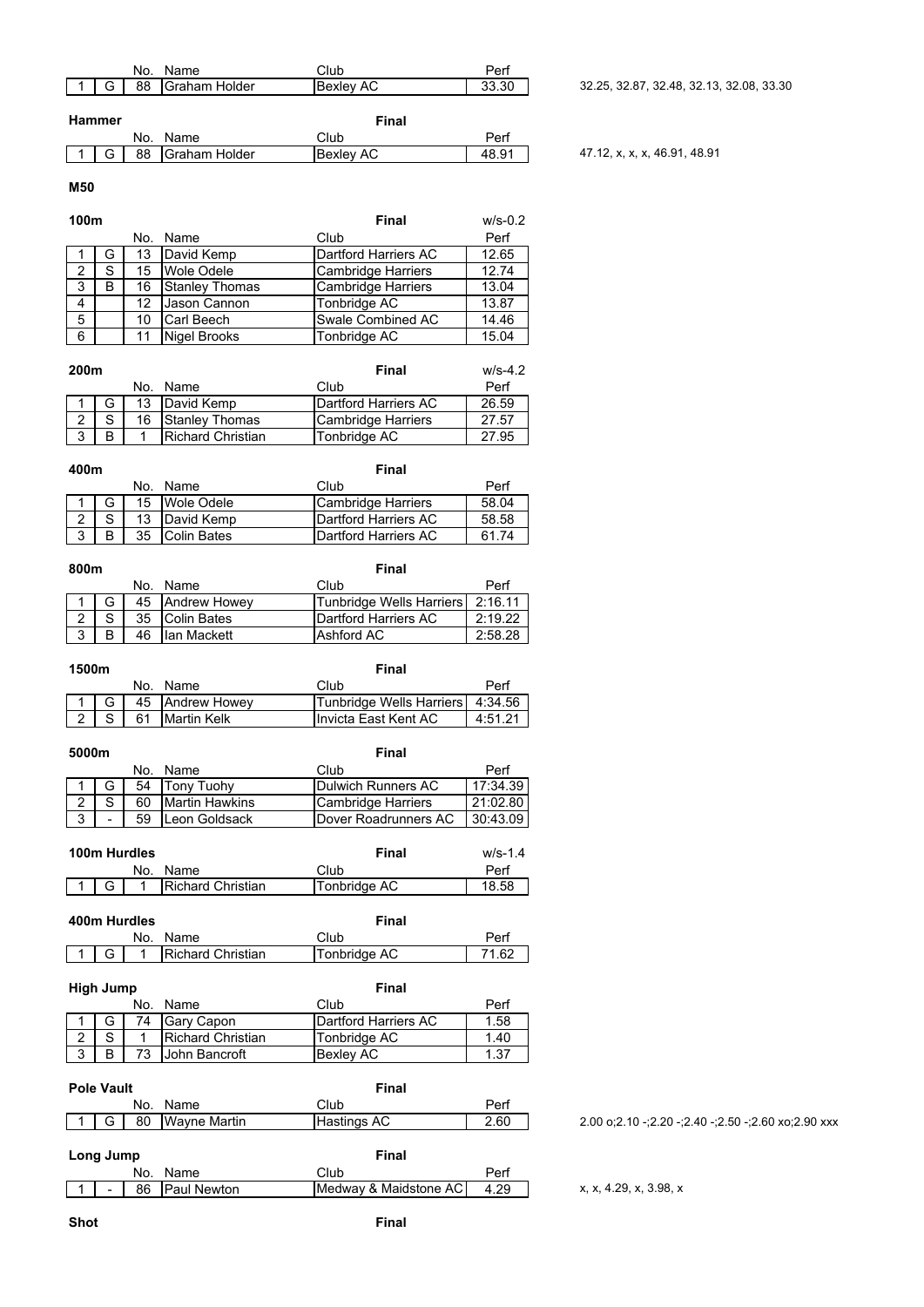|   |        |    | No. Name               | Club                      | Perf  |
|---|--------|----|------------------------|---------------------------|-------|
|   |        | 89 | Anthony Tipping        | <b>Cambridge Harriers</b> | 12.57 |
| ົ | $\sim$ | 90 | lPeter Wishart         | Cambridge Harriers        | 10.08 |
| 3 |        |    | Richard Christian      | Tonbridge AC              | 8.36  |
| 4 |        | 75 | <b>Richard Scoones</b> | Swale Combined AC         | 7.95  |

12.01, 12.01, 12.05, 12.57, 11.91, 11.80 9.06, x, 10.08, x, 9.53, 9.63 3 B 1 Richard Christian Tonbridge AC 8.36 7.67, 7.60, 7.71, 7.87, 8.05, 8.36 7.95, 7.68, -, 7.88, 7.76, x

| <b>Discus</b> |        |     |                        | Final                     |       |                                      |
|---------------|--------|-----|------------------------|---------------------------|-------|--------------------------------------|
|               |        | No. | Name                   | Club                      | Perf  |                                      |
|               | G      | 89  | Anthony Tipping        | Cambridge Harriers        | 37.28 | 32.64, 34.52, 37.28, 34.44, x, 35.49 |
|               | $\sim$ | 101 | Andrew Rushbrook       | Bexlev AC                 | 33.10 | x, 31.56, 33.10, x, x, 28.36         |
|               | В      | 90  | <b>Peter Wishart</b>   | Cambridge Harriers        | 30.82 | 30.82, 30.-9, x, 29.14, x, x         |
| 4             |        | 75  | <b>Richard Scoones</b> | <b>ISwale Combined AC</b> | 28.73 | 27.68, 25.74, 28.73, 26.73, x, 27.52 |

|   | Hammer |     |                        | Final                        |       |
|---|--------|-----|------------------------|------------------------------|-------|
|   |        | No. | Name                   | Club                         | Perf  |
|   |        | 89  | <b>Anthony Tipping</b> | <b>Cambridge Harriers</b>    | 42.54 |
| ົ | S      |     | 101 Andrew Rushbrook   | Bexley AC                    | 34.90 |
| 3 | B      |     | 104 Paul Searing       | <b>IDartford Harriers AC</b> | 33.22 |
| 4 |        | 75  | <b>Richard Scoones</b> | Swale Combined AC            | 25.39 |

**Javelin Final**

|  | 27.68, 25.74, 28.73, 26.73, x, 27.52 |  |
|--|--------------------------------------|--|
|  |                                      |  |
|  |                                      |  |
|  |                                      |  |

4 2.00, x, 40.96, 42.54, 40.78, 42.50  $x, 30.25, 34.90, 34.53, x, x$ 33.22, 32.62, 30.78, x, x, -25.39, x, x, x, x, x

1 G 104 Paul Searing Dartford Harriers AC 34.66 34.66, 31.37, 33.40, 32.16, 32.62, 34.24<br>2 - 11 Nigel Brooks Tonbridge AC 27.52 25.44, 26.46, 23.73, 27.52, x, 24.15 2 - 11 Nigel Brooks Tonbridge AC 27.52 25.44, 26.46, 23.73, 27.52, x, 24.15<br>3 B 75 Richard Scoones Swale Combined AC 26.56 21.68, 22.14, 26.56, 25.71, x, 25.64 3 B 75 Richard Scoones Swale Combined AC 26.56 21.68, 22.14, 26.56, 25.71, x, 25.64

# **M60**

| 100m |     |                    | Final                   | $w/s + 0.1$ |     |
|------|-----|--------------------|-------------------------|-------------|-----|
|      | No. | Name               | Club                    | Perf        |     |
|      | 18  | Les Percival       | Paddock Wood AC         | 13.68       | CBP |
|      |     | <b>Peter Watts</b> | Swanley and District AC | 16.64       |     |
|      |     |                    |                         |             |     |

No. Name Club Perf<br>104 | Paul Searing | Dartford Harriers AC | 34.66

| 200 <sub>m</sub> |     |                | Final                   | $W/S-1.4$ |  |
|------------------|-----|----------------|-------------------------|-----------|--|
|                  |     | No. Name       | Club                    | Perf      |  |
|                  | G I | 20 Peter Watts | Swanley and District AC | 34.79     |  |
|                  |     |                |                         |           |  |

| 400m |    |                 | Final                 |       |
|------|----|-----------------|-----------------------|-------|
|      |    | No. Name        | Club                  | Perf  |
|      |    | 18 Les Percival | Paddock Wood AC       | 66.07 |
|      | 36 | Stephen Hesketh | Medway & Maidstone AC | 71.23 |

| 800m         |    |                    | Final                         |         |
|--------------|----|--------------------|-------------------------------|---------|
|              |    | No. Name           | Club                          | Perf    |
|              | 49 | lan McCarthy       | <b>Cambridge Harriers</b>     | 2.45.60 |
| ົ            | 36 | Stephen Hesketh    | Medway & Maidstone AC 2:46.53 |         |
| $\mathbf{r}$ | 20 | <b>Peter Watts</b> | Swanley and District AC       | 3:07.23 |

| 1500m |            |              |                       | Final                     |           |
|-------|------------|--------------|-----------------------|---------------------------|-----------|
|       |            | No.          | Name                  | Club                      | Perf      |
|       | G          | 49           | lan McCarthy          | <b>Cambridge Harriers</b> | 5:44.46   |
|       |            |              |                       |                           |           |
| 5000m |            |              |                       | <b>Final</b>              |           |
|       |            | No.          | Name                  | Club                      | Perf      |
|       | G          | 65           | Peter Russell         | South Kent Harriers       | 21:04.58  |
| 2     | S          | 55           | <b>Robert Coombes</b> | Dartford Harriers AC      | 23.49.66  |
|       |            |              |                       |                           |           |
|       |            | 100m Hurdles |                       | Final                     | $W/S-1.4$ |
|       |            | No.          | Name                  | Club                      | Perf      |
|       | G          | 2            | <b>Robert Sibley</b>  | Medway & Maidstone AC     | 19.31     |
|       |            |              |                       |                           |           |
|       | 2000m Walk |              |                       | Final                     |           |
|       |            |              |                       |                           |           |

|  | No.  | <b>Name</b>        | :lub                                     |  |
|--|------|--------------------|------------------------------------------|--|
|  | G 20 | <b>Peter Watts</b> | Swanley and District AC   12:33.11   CBP |  |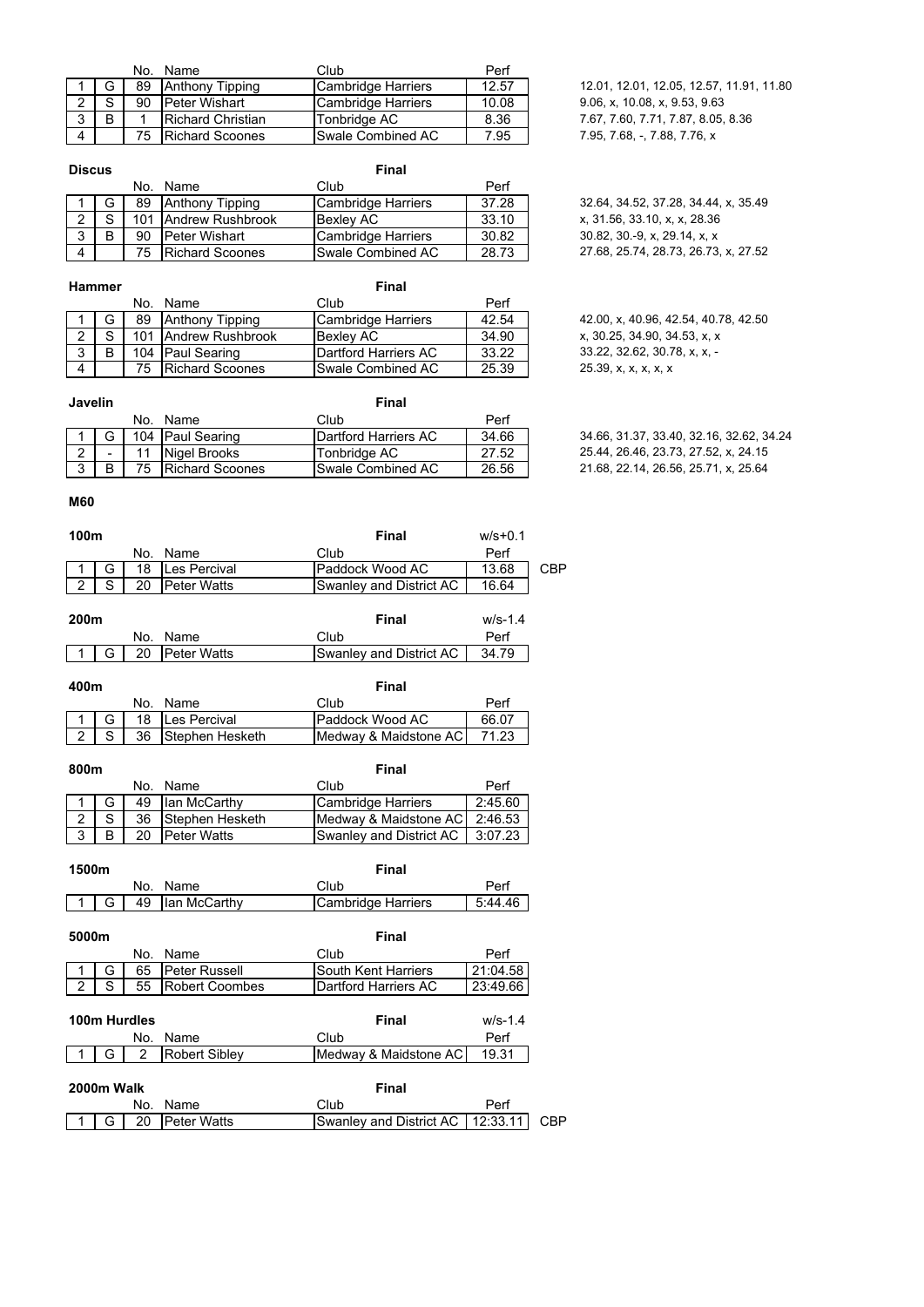|                         | <b>High Jump</b>    |           |                                    | <b>Final</b>                            |                |                                                    |
|-------------------------|---------------------|-----------|------------------------------------|-----------------------------------------|----------------|----------------------------------------------------|
|                         |                     | No.       | Name                               | Club                                    | Perf           |                                                    |
|                         | G                   | 77        | Paul Oakes                         | Ashford AC                              | 1.31           |                                                    |
|                         |                     |           |                                    |                                         |                |                                                    |
|                         | <b>Pole Vault</b>   |           |                                    | <b>Final</b>                            |                |                                                    |
|                         |                     | No.       | Name                               | Club                                    | Perf           |                                                    |
|                         | G                   | 81        | Allan Williams                     | Blackheath & Bromley H AC               | 3.20           | 3.10 xo; 3.20 o; 3.30 xxx                          |
| $\overline{2}$          | $\overline{s}$      | 77        | Paul Oakes                         | Ashford AC                              | 2.40           | 2.40 o; 2.50 o; 2.60 -; 2.90 xxx                   |
|                         |                     |           |                                    |                                         |                |                                                    |
|                         | <b>Triple Jump</b>  |           |                                    | Final                                   |                |                                                    |
|                         |                     | No.       | Name                               | Club                                    | Perf           |                                                    |
|                         | G                   | 2         | <b>Robert Sibley</b>               | Medway & Maidstone AC                   | 8.46           | 7.73, 8.41, 8.33, 8.46, 8.27, x                    |
|                         |                     |           |                                    |                                         |                |                                                    |
| <b>Shot</b>             |                     |           |                                    | <b>Final</b>                            |                |                                                    |
|                         |                     | No.       | Name                               | Club                                    | Perf           |                                                    |
| $\mathbf{1}$            |                     | 91        | Tony Richards (G)                  | Croydon Harriers                        | 10.83          | 10.73, x, 10.77, 10.83, 10.83, x                   |
|                         |                     |           |                                    |                                         |                |                                                    |
| Hammer                  |                     |           |                                    | <b>Final</b>                            |                |                                                    |
|                         |                     | No.       | Name                               | Club                                    | Perf           |                                                    |
|                         |                     |           | 105 David Perman                   | Paddock Wood AC                         | 18.67          | 18.46, 17.95, 18.24, 17.57, 16.72, 18.67           |
|                         |                     |           |                                    |                                         |                |                                                    |
| Javelin                 |                     |           |                                    | <b>Final</b>                            |                |                                                    |
|                         |                     | No.       | Name                               | Club                                    | Perf           |                                                    |
| 1                       |                     | 91        | Tony Richards (G)                  | Croydon Harriers                        | 29.47          | 28.05, 28.61, 27.33, 27.86, x, 29.47               |
|                         |                     |           |                                    |                                         |                |                                                    |
| M70                     |                     |           |                                    |                                         |                |                                                    |
|                         |                     |           |                                    |                                         |                |                                                    |
| 100m                    |                     |           |                                    | <b>Final</b>                            | $w/s + 0.1$    |                                                    |
|                         |                     | No.       | Name                               | Club                                    | Perf           |                                                    |
| 1                       | G                   | 22        | <b>Anthony Garrett</b>             | <b>Bexley AC</b>                        | 16.94          |                                                    |
| $\overline{2}$          | $\overline{s}$      | 23        | Mike Martineau                     | <b>Bromley Vets AC</b>                  | 17.01          |                                                    |
|                         |                     |           |                                    |                                         |                |                                                    |
| 200m                    |                     |           |                                    | <b>Final</b>                            | w/s-1.4        |                                                    |
|                         |                     | No.       | Name                               | Club                                    | Perf           |                                                    |
|                         | G                   | 22        | <b>Anthony Garrett</b>             | <b>Bexley AC</b>                        | 36.45          |                                                    |
| $\overline{2}$          | $\overline{a}$      | 23        | Mike Martineau                     | <b>Bromley Vets AC</b>                  | 41.45          |                                                    |
|                         |                     |           |                                    |                                         |                |                                                    |
| 400m                    |                     |           |                                    | <b>Final</b>                            |                |                                                    |
|                         |                     | No.       | Name                               | Club<br>Dartford Harriers AC            | Perf           |                                                    |
| 1                       |                     | 38        | <b>Arthur Kimber</b>               |                                         | 90.41          |                                                    |
|                         | G                   |           |                                    |                                         |                |                                                    |
|                         |                     |           |                                    |                                         |                |                                                    |
|                         | Long Jump           |           |                                    | Final                                   |                |                                                    |
|                         |                     | No.       | Name                               | Club                                    | Perf           |                                                    |
| 1                       | G                   | 23        | Mike Martineau                     | <b>Bromley Vets AC</b>                  | 3.15           | 2.47, 3.15, wd                                     |
|                         |                     |           |                                    |                                         |                |                                                    |
| <b>Triple Jump</b>      |                     |           |                                    | <b>Final</b>                            |                |                                                    |
|                         |                     | No.       | Name                               | Club                                    | Perf           |                                                    |
| 1                       | G                   | 23        | <b>Mike Martineau</b>              | <b>Bromley Vets AC</b>                  | 5.70           | 5.70, wd                                           |
|                         |                     |           |                                    |                                         |                |                                                    |
| <b>Shot</b>             |                     |           |                                    | Final                                   |                |                                                    |
|                         |                     | No.       | Name                               | Club                                    | Perf           |                                                    |
| 1                       | G<br>S              | 93<br>92  | John Gilbert                       | Invicta East Kent AC                    | 9.10           | 9.10, x, x, 9.08, x, x<br>$7.97, 8.02, 7.79, -, -$ |
| $\overline{2}$          |                     |           | <b>Trevor Bent</b>                 | Dartford Harriers AC                    | 8.02           |                                                    |
| <b>Discus</b>           |                     |           |                                    | Final                                   |                |                                                    |
|                         |                     |           |                                    |                                         |                |                                                    |
| 1                       |                     | No.<br>93 | Name                               | Club                                    | Perf           | x, 25.89, 26.40, 26.91, 26.22, x                   |
| $\overline{2}$          | G                   |           | John Gilbert<br>102 Michael Duffin | Invicta East Kent AC<br>Paddock Wood AC | 26.91<br>17.01 | 17.01, x, x, x, 16.45, 16.93                       |
|                         |                     |           |                                    |                                         |                |                                                    |
| <b>Hammer</b>           |                     |           |                                    | Final                                   |                |                                                    |
|                         |                     | No.       | Name                               | Club                                    | Perf           |                                                    |
| 1                       | G                   | 93        | John Gilbert                       | Invicta East Kent AC                    | 30.48          | 28.55, 29.44, 29.40, 30.48, 29.59, x               |
| $\overline{\mathbf{c}}$ | $\mathbf S$         | 92        | <b>Trevor Bent</b>                 | Dartford Harriers AC                    | 24.76          | 23.45, 24.05, 24.41, 23.75, x, 24.76               |
| 3                       | B                   | 102       | Michael Duffin                     | Paddock Wood AC                         | 23.16          | 23.16, 21.58, x, 21.06, x, 22.19                   |
|                         |                     |           |                                    |                                         |                |                                                    |
| Javelin                 |                     |           |                                    | <b>Final</b>                            |                |                                                    |
|                         |                     |           | No. Name                           | Club                                    | Perf           |                                                    |
| $\overline{2}$          | G<br>$\overline{s}$ | 102       | Michael Duffin                     | Paddock Wood AC<br>Invicta East Kent AC | 22.67          | 21.94, 22.67, 22.31, 22.02, 21.36, 22.04           |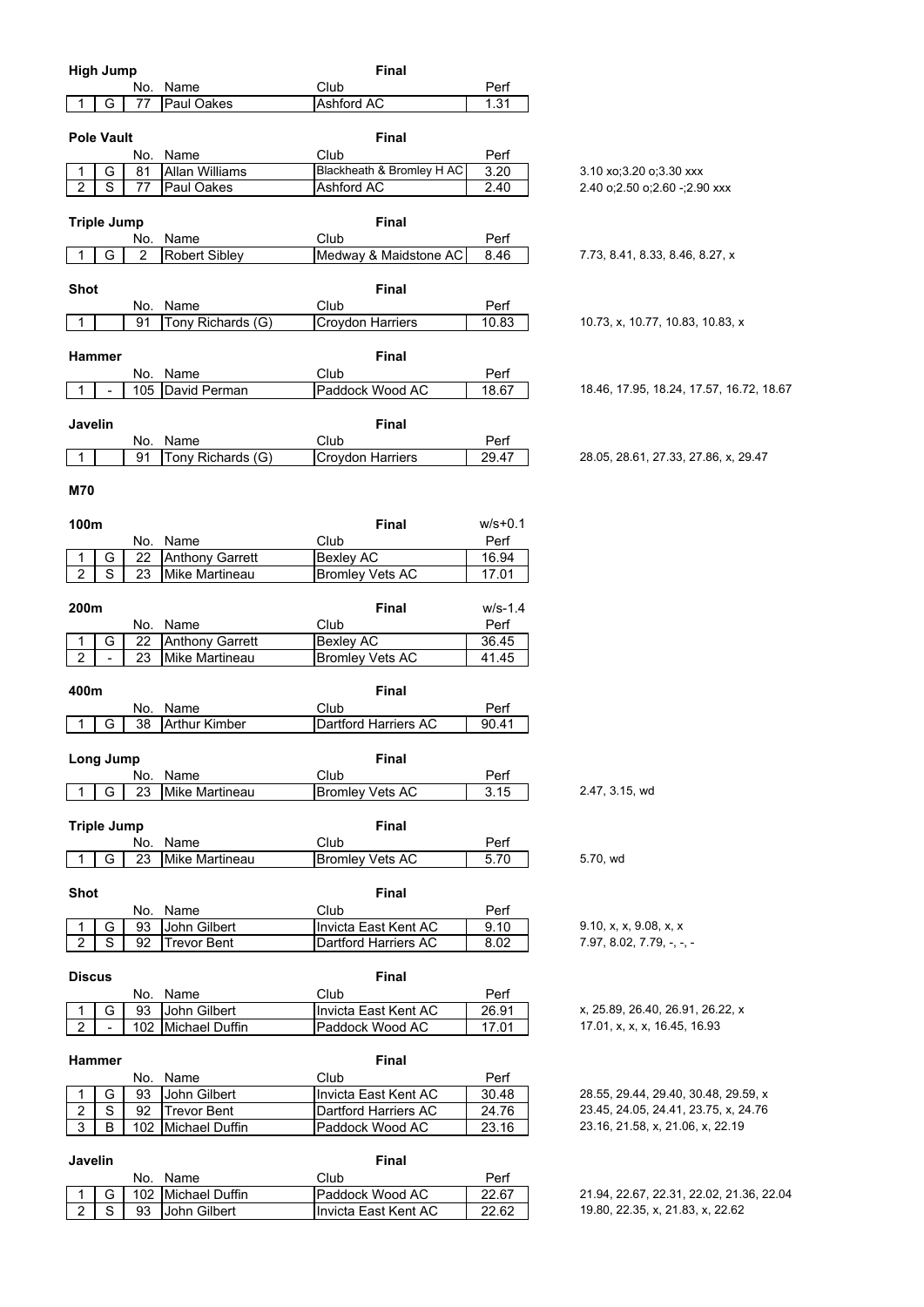#### **M80**

| 100m                |                          |              |                                       | Final                | $w/s + 1.5$ |            |                                          |
|---------------------|--------------------------|--------------|---------------------------------------|----------------------|-------------|------------|------------------------------------------|
|                     |                          |              | No. Name                              | Club                 | Perf        |            |                                          |
| 1                   | G                        | 25           | Richard Pitcairn-Knowles Sevenoaks AC |                      | 20.93       |            |                                          |
| $\overline{2}$      |                          | 24           | <b>Ronald Denney</b>                  | Sevenoaks AC         | 22.52       |            |                                          |
|                     |                          |              |                                       |                      |             |            |                                          |
| 200m                |                          |              |                                       | <b>Final</b>         | w/s-1.4     |            |                                          |
|                     |                          |              | No. Name                              | Club                 | Perf        |            |                                          |
| 1                   | G                        | 25           | Richard Pitcairn-Knowles Sevenoaks AC |                      | 45.43       |            |                                          |
| $\overline{2}$      |                          | 24           | Ronald Denney                         | Sevenoaks AC         | 48.12       |            |                                          |
|                     |                          |              |                                       |                      |             |            |                                          |
| 400m                |                          |              |                                       | <b>Final</b>         |             |            |                                          |
|                     |                          |              | No. Name                              | Club                 | Perf        |            |                                          |
| 1                   | G                        | 24           | Ronald Denney                         | Sevenoaks AC         | 107.41      | <b>CBP</b> |                                          |
|                     |                          |              |                                       |                      |             |            |                                          |
| 800m                |                          |              |                                       | <b>Final</b>         |             |            |                                          |
|                     |                          |              | Name                                  | Club                 | Perf        |            |                                          |
| 1                   | G                        | No.<br>24    | Ronald Denney                         | Sevenoaks AC         |             |            |                                          |
|                     |                          |              |                                       |                      | 4:09.61     |            |                                          |
|                     |                          |              |                                       |                      |             |            |                                          |
| 1500m               |                          |              |                                       | <b>Final</b>         |             |            |                                          |
|                     |                          | No.          | Name                                  | Club                 | Perf        |            |                                          |
| 1                   | G                        | 25           | Richard Pitcairn-Knowles Sevenoaks AC |                      | 8:20.75     |            |                                          |
| $\sqrt{2}$          | S                        | 24           | Ronald Denney                         | Sevenoaks AC         | 8:23.50     |            |                                          |
| 5000m               |                          |              |                                       | <b>Final</b>         |             |            |                                          |
|                     |                          | No.          | Name                                  | Club                 | Perf        |            |                                          |
| 1                   | G                        | 25           | Richard Pitcairn-Knowles Sevenoaks AC |                      | 30:22.76    |            |                                          |
| $\overline{2}$      | S                        | 24           | Ronald Denney                         | Sevenoaks AC         | 30:49.04    |            |                                          |
|                     |                          |              |                                       |                      |             |            |                                          |
| <b>Shot</b>         |                          |              |                                       | <b>Final</b>         |             |            |                                          |
|                     |                          | No.          | Name                                  | Club                 | Perf        |            |                                          |
| 1                   | G                        | 94           | John Kirkham                          | Veterans AC          | 6.81        |            | 6.46, 6.56, 6.35, 6.55, 6.81, 6.41       |
|                     |                          |              |                                       |                      |             |            |                                          |
| <b>Discus</b>       |                          |              |                                       | <b>Final</b>         |             |            |                                          |
|                     |                          |              | No. Name                              | Club                 | Perf        |            |                                          |
| 1                   | G                        | 24           | <b>Ronald Denney</b>                  | Sevenoaks AC         | 15.51       |            | 15.02, 14.67, 15.51, x, x, 14.53         |
| $\overline{2}$      | S                        | 94           | John Kirkham                          | Veterans AC          | 15.03       |            | 12.90, 13.07, 14.35, 15.03, 14.62, 12.21 |
|                     |                          |              |                                       |                      |             |            |                                          |
|                     | <b>Hammer</b>            |              |                                       | <b>Final</b>         |             |            |                                          |
|                     |                          |              |                                       | Club                 |             |            |                                          |
|                     |                          | No.          | Name                                  |                      | Perf        |            | 20.43, 17.94, 19.68, 19.30, 19.49, 17.19 |
| 1<br>$\overline{2}$ | G<br>$\bar{\phantom{a}}$ | 94<br>24     | John Kirkham                          | Veterans AC          | 20.43       |            | 8.75, 11.35, 9.69, 12.09, 11.06, 12.04   |
|                     |                          |              | Ronald Denney                         | Sevenoaks AC         | 12.09       |            |                                          |
|                     |                          |              |                                       |                      |             |            |                                          |
| Javelin             |                          |              |                                       | <b>Final</b>         |             |            |                                          |
|                     |                          | No.          | Name                                  | Club                 | Perf        |            |                                          |
| 1                   |                          | 94           | John Kirkham                          | Veterans AC          | 12.72       |            | 10.12, 8.91, x, 12.72, x, 10.56          |
| $\overline{2}$      | $\mathbf{L}$             | 24           | Ronald Denney                         | Sevenoaks AC         | 9.13        |            | 7.60, 8.11, x, 9.13, 6.85, 6.61          |
|                     |                          |              |                                       |                      |             |            |                                          |
| <b>W35</b>          |                          |              |                                       |                      |             |            |                                          |
|                     |                          |              |                                       |                      |             |            |                                          |
| 100m                |                          |              |                                       | <b>Final</b>         | $w/s + 0.7$ |            |                                          |
|                     |                          | No.          | Name                                  | Club                 | Perf        |            |                                          |
| 1                   | G                        | 4            | Kimberley Taylor                      | Dartford Harriers AC | 14.71       |            |                                          |
|                     |                          |              |                                       |                      |             |            |                                          |
| 200m                |                          |              |                                       | <b>Final</b>         | $W/S-4.3$   |            |                                          |
|                     |                          |              | No. Name                              | Club                 | Perf        |            |                                          |
| 1                   | G                        | 4            | Kimberley Taylor                      | Dartford Harriers AC | 31.09       |            |                                          |
|                     |                          |              |                                       |                      |             |            |                                          |
|                     |                          | 100m Hurdles |                                       | <b>Final</b>         | $W/S-1.4$   |            |                                          |
|                     |                          | No.          | Name                                  | Club                 | Perf        |            |                                          |
| 1                   | G                        | 4            | Kimberley Taylor                      | Dartford Harriers AC | 19.14       | <b>CBP</b> |                                          |
| $\overline{c}$      | $\Box$                   | 3            | Sarah Dodds                           | Bexley AC            | 20.21       |            |                                          |
|                     |                          |              |                                       |                      |             |            |                                          |
|                     |                          | 400m Hurdles |                                       | <b>Final</b>         |             |            |                                          |
|                     |                          |              |                                       |                      |             |            |                                          |
|                     |                          | No.          | Name                                  | Club                 | Perf        |            |                                          |
|                     |                          | 3            | Sarah Dodds                           | Bexley AC            | dnf         |            |                                          |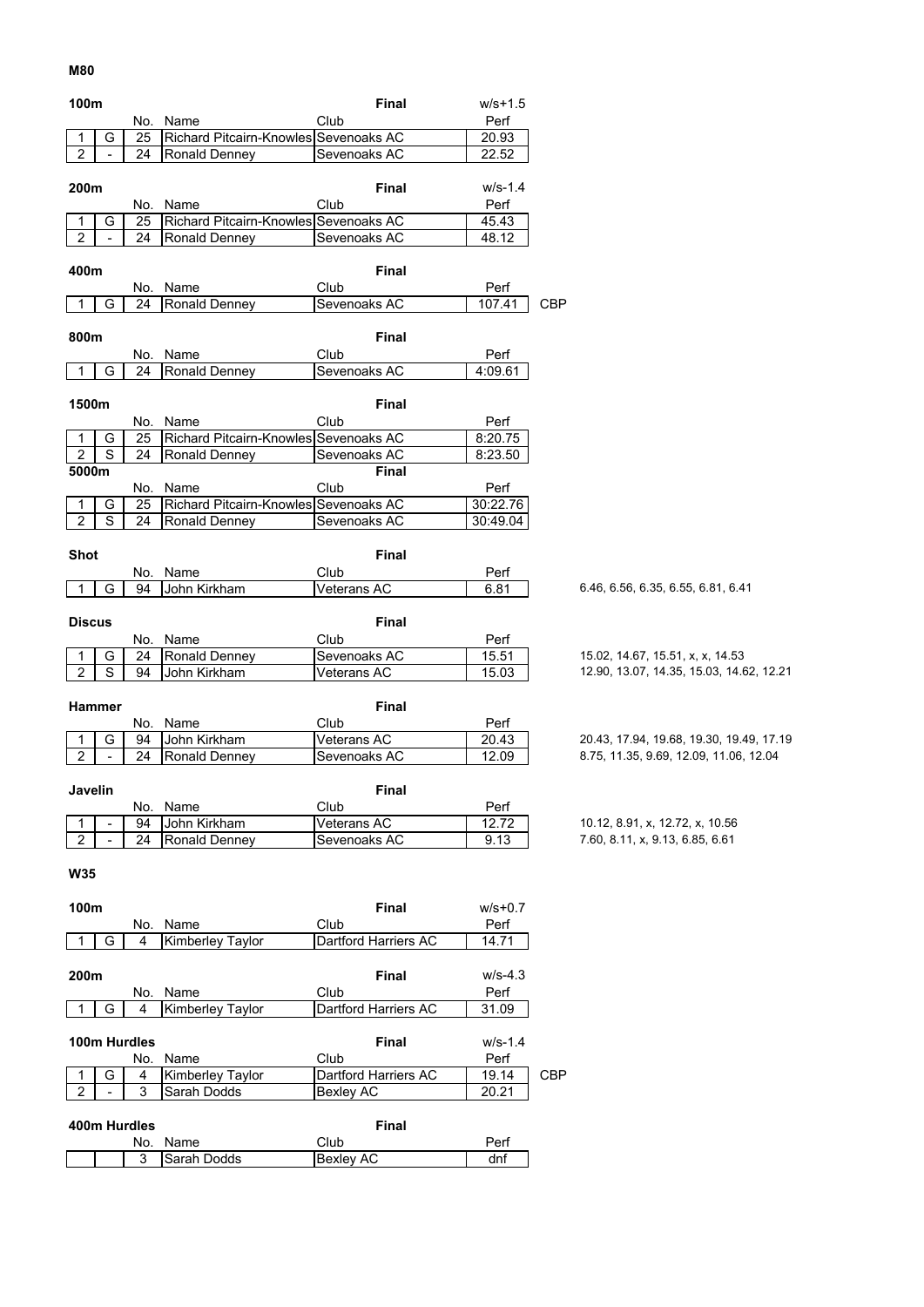| <b>Shot</b>                        |           |                       | <b>Final</b>               |             |                                       |
|------------------------------------|-----------|-----------------------|----------------------------|-------------|---------------------------------------|
|                                    | No.       | Name                  | Club                       | Perf        |                                       |
| 1<br>$\qquad \qquad \blacksquare$  | 96        | Sarah Steadman        | <b>Bexley AC</b>           | 8.31        | 7.70, 7.60, 7.44, 7.67, 8.31, 7.32    |
| $rac{2}{3}$<br>$\Box$              | 4         | Kimberley Taylor      | Dartford Harriers AC       | 6.78        | 6.30, 6.78, 6.28, 5.47, x, 6.47       |
| ÷,                                 | 95        | Elizabeth Duffin      | Paddock Wood AC            | 6.24        | 5.92, 5.70, 6.24, 5.59, 5.65, 6.07    |
|                                    |           |                       |                            |             |                                       |
| <b>Discus</b>                      |           |                       | <b>Final</b>               |             |                                       |
|                                    | No.       | Name                  | Club                       | Perf        |                                       |
| 1                                  | 95        | Elizabeth Duffin      | Paddock Wood AC            | 14.58       | 13.26, x, 14.58, x, 12.88, 14.27      |
|                                    |           |                       |                            |             |                                       |
| <b>Hammer</b>                      |           |                       | <b>Final</b>               |             |                                       |
|                                    | No.       | Name                  | Club                       | Perf        |                                       |
| G<br>1                             | 96        | Sarah Steadman        | <b>Bexley AC</b>           | 32.55       | 32.55, 31.94, 25.68, 28.32, 29.24, nt |
| $\overline{s}$<br>$\overline{2}$   | 106       | <b>Stacy Taylor</b>   | Dartford Harriers AC       | 27.04       | 22.37, 22.11, 27.04, 26.06, nt, 23.49 |
| $\overline{3}$<br>$\blacksquare$   | 95        | Elizabeth Duffin      | Paddock Wood AC            | 18.74       | 15.11, 18.74, 17.40, 18.09, nt, 15.26 |
|                                    |           |                       |                            |             |                                       |
| Javelin                            |           |                       | <b>Final</b>               |             |                                       |
|                                    | No.       | Name                  | Club                       | Perf        |                                       |
| 1<br>$\overline{\phantom{a}}$      | 95        | Elizabeth Duffin      | Paddock Wood AC            | 21.62       | 18.14, x, 18.11, 19.75, 20.92, 21.62  |
|                                    |           |                       |                            |             |                                       |
| <b>W40</b>                         |           |                       |                            |             |                                       |
|                                    |           |                       |                            |             |                                       |
| 100m                               |           |                       | <b>Final</b>               | $w/s + 0.7$ |                                       |
|                                    | No.       | Name                  | Club                       | Perf        |                                       |
| $\mathbf 1$<br>G                   | 26        | <b>Kirstie Taylor</b> | Dartford Harriers AC       | 13.90       |                                       |
| $\overline{S}$<br>$\boldsymbol{2}$ | 28        | Diane Wright          | Tonbridge AC               | 14.88       |                                       |
| $\overline{3}$<br>B                | 27        | Kate Maryon           | Paddock Wood AC            | 15.15       |                                       |
|                                    |           |                       |                            |             |                                       |
| 200m                               |           |                       | <b>Final</b>               | $W/S-4.3$   |                                       |
|                                    | No.       | Name                  | Club                       | Perf        |                                       |
| G<br>1                             | 26        | Kirstie Taylor        | Dartford Harriers AC       | 29.79       |                                       |
| $\overline{2}$<br>S                | 33        | <b>Wendy Masters</b>  | <b>Bexley AC</b>           | 30.71       |                                       |
|                                    |           |                       |                            |             |                                       |
| 400m                               |           |                       | <b>Final</b>               |             |                                       |
|                                    |           | No. Name              | Club                       | Perf        |                                       |
| G<br>1                             | 26        | Kirstie Taylor        | Dartford Harriers AC       | 69.66       |                                       |
| $\overline{2}$<br>S                | 33        | <b>Wendy Masters</b>  | <b>Bexley AC</b>           | 70.53       |                                       |
|                                    |           |                       |                            |             |                                       |
| 5000m                              |           |                       | <b>Final</b>               |             |                                       |
|                                    |           | No. Name              | Club                       | Perf        |                                       |
| G<br>1                             | 56        | Nicola Charlton       | <b>Canterbury Harriers</b> | 22:00.95    |                                       |
|                                    |           |                       |                            |             |                                       |
| 1500m                              |           |                       | Final                      |             |                                       |
|                                    |           |                       |                            |             |                                       |
|                                    | No.<br>50 | Name                  | Club                       |             |                                       |
| G<br>1                             |           |                       |                            | Perf        |                                       |
|                                    |           | <b>Wendy Prowse</b>   | Bexley AC                  | 5:37.69     |                                       |
|                                    |           |                       |                            |             |                                       |
| Long Jump                          |           |                       | <b>Final</b>               |             |                                       |
|                                    | No.       | Name                  | Club                       | Perf        |                                       |
| G                                  | 33        | <b>Wendy Masters</b>  | <b>Bexley AC</b>           | 4.48        | 4.48, 4.07, 3.63, 4.16, 3.69, 4.22    |
| $\mathbf S$<br>$\overline{2}$      | 27        | Kate Maryon           | Paddock Wood AC            | 4.14        | x, 3.81, 3.81, x, 4.14, x             |
|                                    |           |                       |                            |             |                                       |
| Javelin                            |           |                       | <b>Final</b>               |             |                                       |
|                                    | No.       | Name                  | Club                       | Perf        |                                       |
| G<br>1                             | 26        | Kirstie Taylor        | Dartford Harriers AC       | 23.26       | 23.02, 19.89, 23.26, x, 21.20, 19.73  |
|                                    |           |                       |                            |             |                                       |
| <b>W50</b>                         |           |                       |                            |             |                                       |
|                                    |           |                       |                            |             |                                       |
| 100m                               |           |                       | <b>Final</b>               | $w/s + 0.7$ |                                       |
|                                    | No.       | Name                  | Club                       | Perf        |                                       |
| G<br>-1                            | 29        | <b>Teresa Eades</b>   | Dartford Harriers AC       | 15.28       |                                       |
|                                    |           |                       |                            |             |                                       |
| 5000m                              |           |                       | Final                      |             |                                       |
|                                    | No.       | Name                  | Club                       | Perf        |                                       |
| 1                                  | 68        |                       |                            |             |                                       |
| G                                  |           | Kim Howes             | Swale Combined AC          | 21:18.69    |                                       |
| 2000m Walk                         |           |                       | <b>Final</b>               |             |                                       |

1 | G | 71 | Diane Bradley | Tonbridge AC | 12:36.76 2 | S | 72 | Geraldine Legon | Bexley AC | 13:27.99

### 23.02, 19.89, 23.26, x, 21.20, 19.73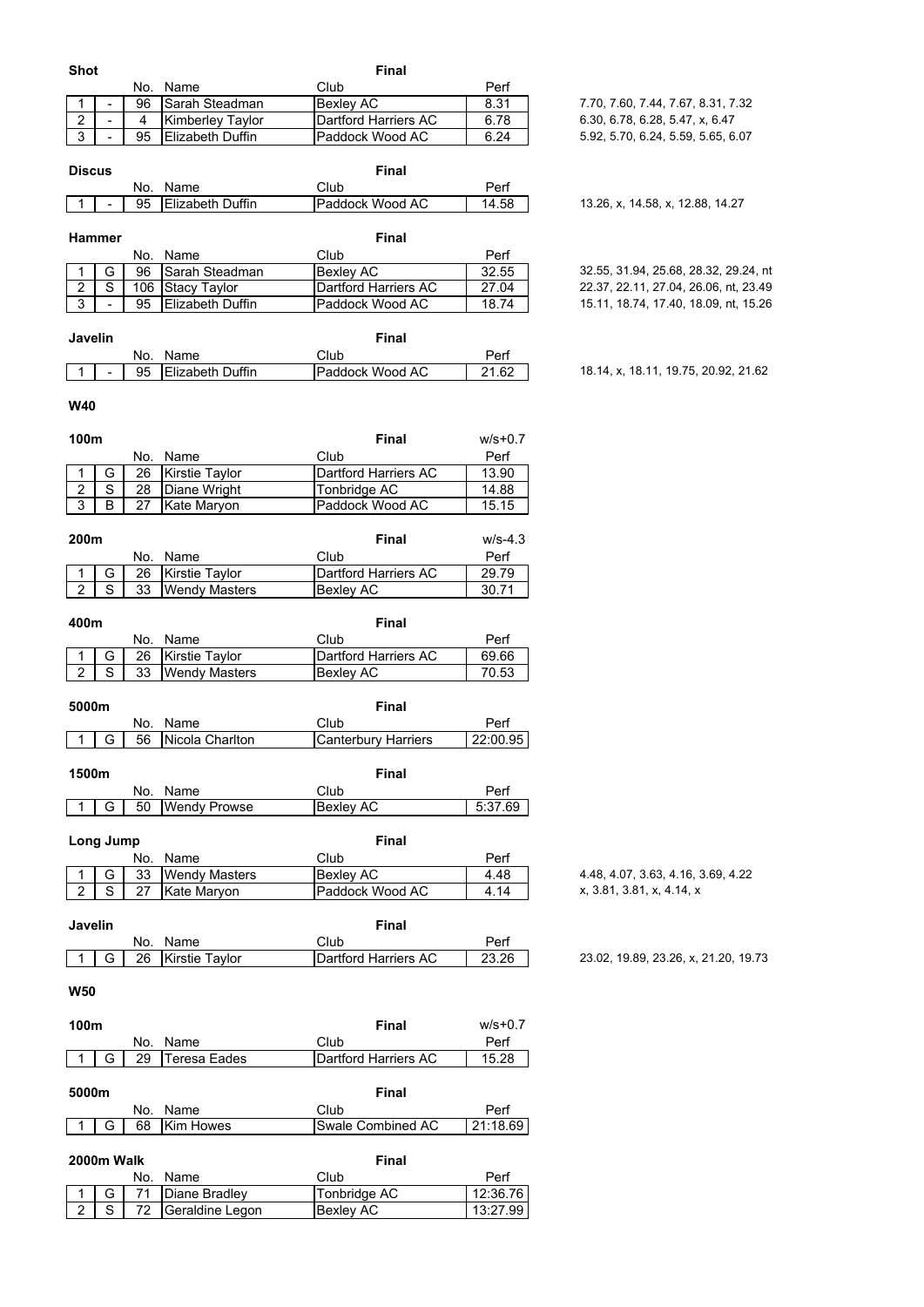|                  | <b>High Jump</b>        |     |                        | Final                 |             |                                            |
|------------------|-------------------------|-----|------------------------|-----------------------|-------------|--------------------------------------------|
|                  |                         | No. | Name                   | Club                  | Perf        |                                            |
| 1                | G                       | 29  | Teresa Eades           | Dartford Harriers AC  | 1.31        |                                            |
| $\overline{2}$   | S                       | 79  | Liz Slater             | <b>Bexley AC</b>      | 1.16        |                                            |
| $\overline{3}$   | B                       | 78  | <b>Christine Pates</b> | Bexley AC             | 1.13        |                                            |
|                  |                         |     |                        |                       |             |                                            |
|                  | <b>Pole Vault</b>       |     |                        | Final                 |             |                                            |
|                  |                         | No. | Name                   | Club                  | Perf        |                                            |
| 1                | G                       | 29  | <b>Teresa Eades</b>    | Dartford Harriers AC  | 2.40        | 2.00 o; 2.10 -; 2.20 o; 2.40 xxo; 2.50 xxx |
|                  |                         |     |                        |                       |             |                                            |
|                  | Long Jump               |     |                        | Final                 |             |                                            |
|                  |                         | No. | Name                   | Club                  | Perf        |                                            |
| 1                | G                       | 29  | <b>Teresa Eades</b>    | Dartford Harriers AC  | 4.16        | CBP 4.01, 3.92, 4.05, 4.16, 3.91, 3.97     |
| $\overline{2}$   | $\overline{\mathsf{s}}$ | 78  | <b>Christine Pates</b> | <b>Bexley AC</b>      | 3.41        | x, 2.91, 2.84, 3.37, x, 3.41               |
|                  |                         |     |                        |                       |             |                                            |
|                  | <b>Triple Jump</b>      |     |                        | Final                 |             |                                            |
|                  |                         |     |                        |                       |             |                                            |
|                  |                         | No. | Name                   | Club                  | Perf        |                                            |
| 1                | G                       | 29  | <b>Teresa Eades</b>    | Dartford Harriers AC  | 9.35        | CBP $8.71, 9.35, 8.89, -,-$                |
|                  |                         |     |                        |                       |             |                                            |
| <b>Shot</b>      |                         |     |                        | Final                 |             |                                            |
|                  |                         | No. | Name                   | Club                  | Perf        |                                            |
| 1                | G                       | 98  | Anne Thacker           | Dartford Harriers AC  | 9.30        | 8.05, 8.64, 9.30, 8.75, 8.87, 8.57         |
| $\overline{2}$   | $\overline{s}$          | 78  | <b>Christine Pates</b> | <b>Bexley AC</b>      | 7.04        | 6.80, 7.04, 6.60, x, 6.38, 6.70            |
| $\overline{3}$   | B                       | 79  | <b>Liz Slater</b>      | <b>Bexley AC</b>      | 6.89        | 6.74, 6.62, 6.40, 6.20, 6.48, 6.89         |
| $\overline{4}$   |                         | 97  | Christine Lynch        | Swale Combined AC     | 5.59        | 5.59, 5.34, 5.42, 5.56, 5.35, 5.47         |
|                  |                         |     |                        |                       |             |                                            |
|                  | <b>Discus</b>           |     |                        | <b>Final</b>          |             |                                            |
|                  |                         | No. | Name                   | Club                  | Perf        |                                            |
| 1                | G                       | 71  | Diane Bradley          | <b>Tonbridge AC</b>   | 19.35       | 17.20, 19.35, x, 17.78, 17.24, x           |
| $\overline{2}$   | $\overline{s}$          | 79  | Liz Slater             | <b>Bexley AC</b>      | 16.43       | -, 14.02, 14.64, 16.43, 14.72, 13.01       |
| $\overline{3}$   | $\blacksquare$          | 78  | <b>Christine Pates</b> | Bexley AC             | 15.61       | -, 15.61, 15.47, 14.87, 15.51, x           |
|                  |                         |     |                        |                       |             |                                            |
|                  | Hammer                  |     |                        | Final                 |             |                                            |
|                  |                         | No. | Name                   | Club                  | Perf        |                                            |
| 1                | G                       | 79  | Liz Slater             | <b>Bexley AC</b>      | 23.24       | 22.34, 22.45, 23.24, nt, 21.21, 23.20      |
| $\boldsymbol{2}$ | $\mathbf S$             | 98  | Anne Thacker           | Dartford Harriers AC  | 22.23       | nt, 22.23, 22.23, 21.00, 21.29, 21.20      |
| $\overline{3}$   | B                       | 97  | Christine Lynch        | Swale Combined AC     | 20.03       | 19.23, 18.93, 20.03, nt, 17.92, 17.68      |
| $\overline{4}$   |                         | 71  | Diane Bradley          | Tonbridge AC          | 17.04       | 17.04, nt, nt, 13.79, 16.08, 15.63         |
|                  |                         |     |                        |                       |             |                                            |
|                  |                         |     |                        | <b>Final</b>          |             |                                            |
|                  | Javelin                 |     |                        |                       |             |                                            |
|                  |                         |     | No. Name               | Club                  | Perf        |                                            |
| $\mathbf{1}$     | G                       | 98  | Anne Thacker           | Dartford Harriers AC  | 22.46       | 20.44, 18.62, 18.73, 22.46, x, x           |
| 2                |                         | 78  | <b>Christine Pates</b> | <b>Bexley AC</b>      | 15.12       | 13.70, x, 13,8, 15.12, 14.25, x            |
|                  |                         |     |                        |                       |             |                                            |
| <b>W60</b>       |                         |     |                        |                       |             |                                            |
|                  |                         |     |                        |                       |             |                                            |
| 100m             |                         |     |                        | <b>Final</b>          | $w/s + 1.5$ |                                            |
|                  |                         |     | No. Name               | Club                  | Perf        |                                            |
| 1                | G                       | 30  | Nicola Buckwell        | Tonbridge AC          | 16.96       |                                            |
|                  |                         |     |                        |                       |             |                                            |
| 200m             |                         |     |                        | Final                 | w/s-4.3     |                                            |
|                  |                         | No. | Name                   | Club                  | Perf        |                                            |
| 1                | G                       | 5   | Fiona Argent           | Medway & Maidstone AC | 36.55       |                                            |
| $\overline{2}$   | S                       | 30  | Nicola Buckwell        | Tonbridge AC          | 37.00       |                                            |
|                  |                         |     |                        |                       |             |                                            |
|                  | 5000m                   |     |                        | Final                 |             |                                            |
|                  |                         | No. | Name                   | Club                  | Perf        |                                            |
| $\mathbf{1}$     |                         | 70  | Maggie Statham (G)     | Holland Sports AC     | 21:40.64    |                                            |
|                  |                         |     |                        |                       |             |                                            |
|                  | 80m Hurdles             |     |                        | Final                 | $W/S-2.9$   |                                            |
|                  |                         |     |                        | Club                  |             |                                            |
|                  |                         | No. | Name                   |                       | Perf        |                                            |
| 1                | G                       | 5   | Fiona Argent           | Medway & Maidstone AC | 19.41       |                                            |
|                  |                         |     |                        |                       |             |                                            |

**300m Hurdles Final**<br> **Final Report Report Final Property Club** 

No. Name Club Perf<br>
5 | Fiona Argent Medway & Maidstone AC | disq

Medway & Maidstone AC